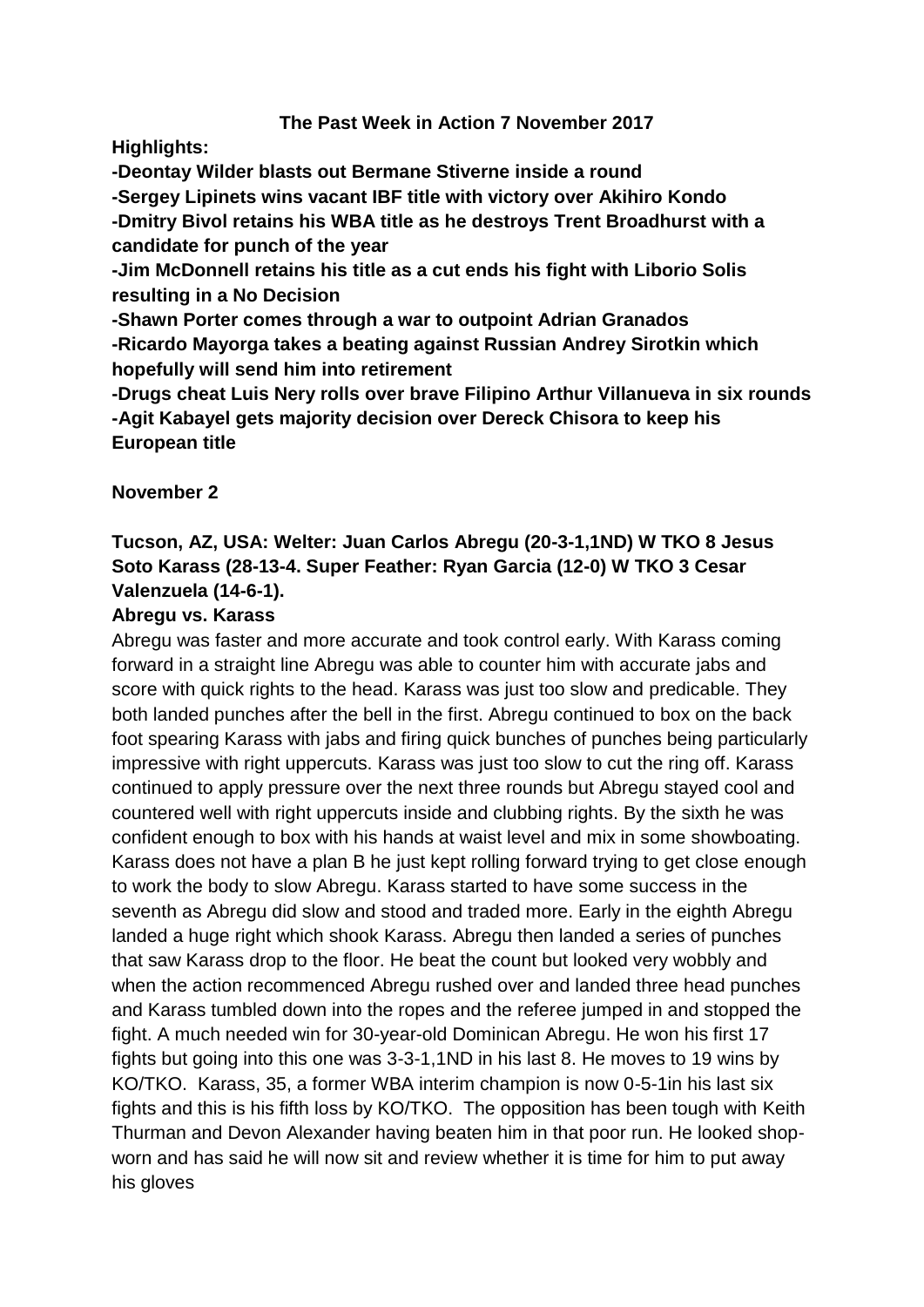#### **Garcia vs. Valenzuela**

Garcia was stalking Valenzuela around the ring in the first. Valenzuela was looking to draw the lead and counter but Garcia's jab was too quick and he was letting his right go early. Valenzuela tried a rushing attack late in the first but walked on to a left hook that put him down. Valenzuela beat the count and there were less than ten seconds left so he made it to the bell. Garcia continued to control the fight in the second. Valenzuela was a bit more aggressive but Garcia handled his attacks with ease and showed real power when he fired some quick combinations. Valenzuela was down early in the third. The referee ruled it a slip but Garcia indicated a couple of times that he had landed a right hook. Garcia stepped up the pace and landed a right inside and then a left hook that sent Valenzuela staggering back into the ropes and down on his knees. He was up six and after the eight count Garcia landed a series of left hooks and overhand rights and the referee stopped the fight. The 19 year-old "Kingry" was making the first defence of his NABF Junior title and now has 11 wins by KO/TKO including eight in his last eight fights taking less than 15 rounds to win those eight fights. He fights out of a very upright stance and seems to leave his chin in the air as a result but has very quick hands and reflexes. He claims a 215- 15 record as an amateur and looks a very good prospect. Fourth loss by KO/TKO for Valenzuela who was 6-1 in his last 7 fights.

### **November 3**

# **Nizhny Novgorod, Russia: Super Middle: Andrey Sirotkin (14-0) W RTD 9 Ricardo Mayorga (32-10-1,1ND) W. Cruiser: Ruslan Fayer (21-0) W Isaac Ankrah (13-5).**

#### **Sirotkin vs. Mayorga**

Russian Sirotkin much too young and quick for an old and slow Mayorga. In the first Sirotkin was stabbing his jab and firing rights with Mayorga looking to counter. In typical Mayorga style after Sirotkin landed a flurry of punches Mayorga shook his head then walked over to a corner draping his arms along the ropes and inviting Sirotkin to come and do his worse. The Russian southpaw accepted the challenge and went over and they exchanged punches with neither doing any harm. Sirotkin had a good second. He constantly switched guards and looked comfortable in both. He used his superior hand speed and quick movement to score with punches from both hands with Mayorga too slow to counter. The third and fourth were one-sided as Sirotkin boxed rings around Mayorga landing jabs from both hands and thudding rights to the head. The fifth and sixth saw Mayorga throw a few more punches but Sirotkin was too quick and setting too high a pace for the former champion. By now his rights were causing swelling by Mayorga's left eye. Sirotkin's confidence was way up as he handed out a steady beating to Mayorga in the seventh rocking his head back and forth with lefts and rights. Mayorga did a little better in the eighth throwing more and taking less but Sirotkin was still controlling the fight and Mayorga's left eye was closing. Sirotkin dominated the action in the ninth scoring with long lefts and rights. Mayorga failed to answer the bell for the tenth due to an injury to his right arm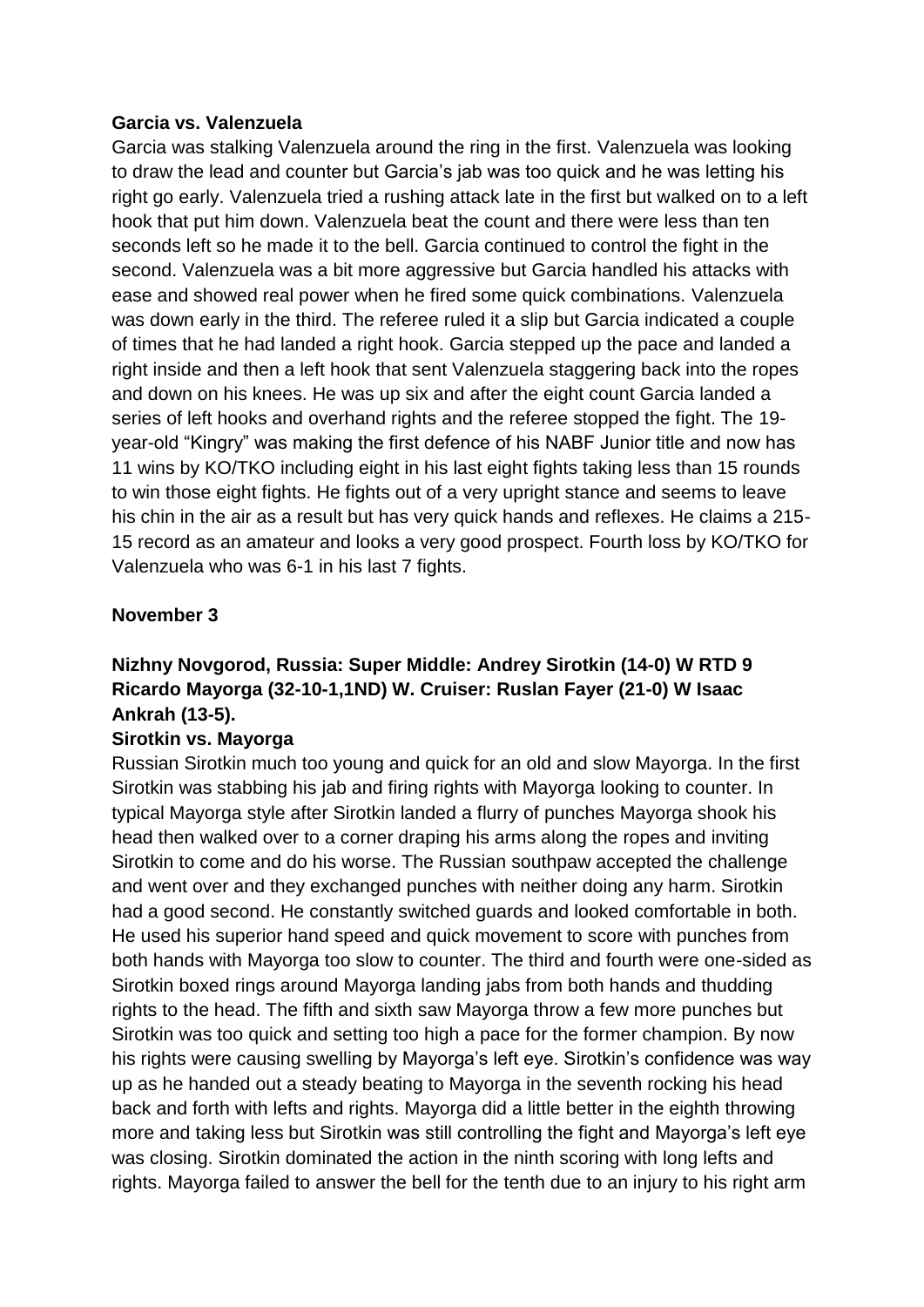but he was a beaten man anyway. Scores at the stoppage were 90-81 twice and 89- 82 all for the Russian. Sirotkin, the WBO European champion, wins the vacant WBA International title and makes it four wins by KO/TKO. He was a world class Kickboxing fighter winning gold medals at the Russian, European and World WPKA Championships and a gold medal at the Russian Police hand-to-hand Championships so despite his rather spares pro record he has been fighting competitively since 2007. No weight given for 44-year-old Mayorga but he looked fat and slow and this is only his seventh fight in nine years and hopefully his last.

#### **Fayer vs. Ankrah**

Too easy for Fayer as he brushes aside a poor Ankrah inside two rounds. Fayer won the first round. He has a strange crouching, creeping style but was quite fast-handed and scored with his jab and bursts of hooks with Ankrah looking slow and not letting his punches go. In the second Fayer went to work scoring with left hooks to the body and rights to the head with Ankrah just covering up. Fayer took him to the ropes and landed a left hook to the body. Ankrah went face down on the canvas and made no effort to rise until the ten had been counted. The 28-year-old Russian makes it 15 wins by KO/TKO. A former World Universities gold medal winner he won the Russian pro title in 2015 but has never defended it. He has shelved his law studies to fight as a pro and is making steady progress. Ankrah showed nothing and has a heavily padded record.

## **Kissimmee, FL, USA: Welter: Sammy Valentine (13-1) W TKO 5 Alejandro Barboza (11-1). Middle: Esquiva Falcao (19-0) W TKO 7 Jose Fandino (11-4). Super Light: Aidar Sharibayev (7-0) W TKO 1 Daulis Prescott (31-6,3ND). Bantam: Antonio Vargas (5-0) W PTS 6 Jonathan Garza (6-1). Valentine vs. Barboza**

In a cagey first round there were a couple of sharp exchanges with both going to the body with left hooks but neither taking control. In the second Valentine began to get through with his jab and unload with heavy rights. Just before the bell they stood and traded with Valentine getting the better of the exchanges. Valentine's power came to the fore in the third. He dropped Barboza with a couple of short hooks and although Barboza was up quickly he was dropped again late in the round from two rights to the head and this time he only just beat the count with the bell going as the count was competed. Barboza spent the first half of the fourth round covering up on the ropes whilst Valentine bombarded him with hooks and uppercuts until Barboza got off the ropes and launched a few attacks of his own. In the fifth Valentine trapped Barboza in a corner and landed a series of rights to the body then two rights to the head that had Barboza dropping to his knees, He was up at eight and said he was able to carry on but Valentine drove him into the same corner and as he unleashed a volley of punches Barboza slipped down the ropes and the referee stopped the fight. Valentine, a 23-year-old from Tampa gets his tenth win by KO/TKO and wins the vacant WBO Inter-Continental title. Last time out in July he was stopped in two rounds by Giovanni Santillan so a welcome win here. Mexican Barboza, 22, did not have the power to compete with Valentine.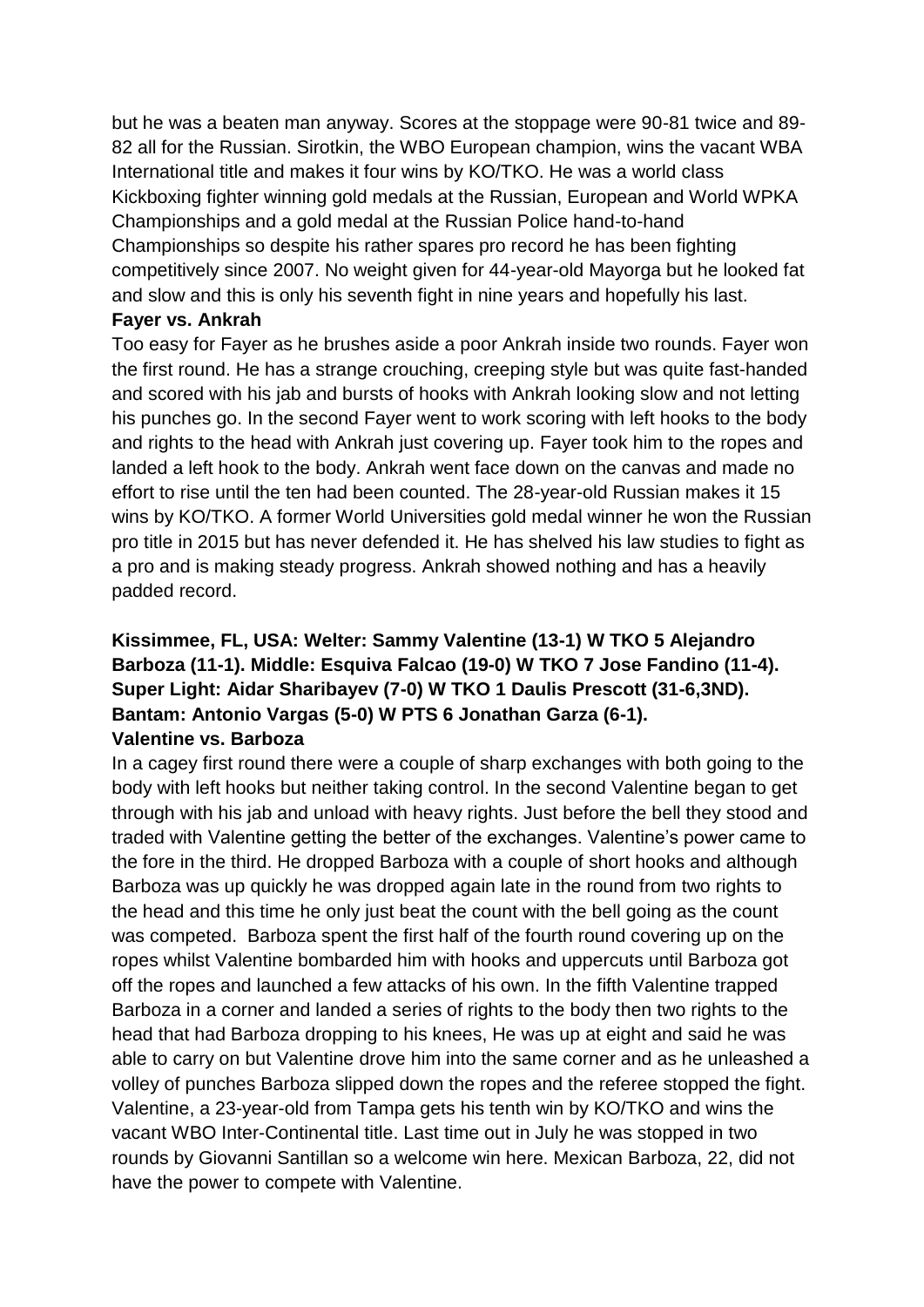### **Falcao vs. Fandino**

From the beginning it was clear that the Brazilian Olympian was a few classes above the Spanish novice. Southpaw Falcao was digging lefts and rights to the body and easily dealing with the lunging attacks of Fandino. Falcao was using a focused body attack but the game Fandino countered and threw enough to remain competitive but body punches put him down twice in the third and he was also showing a growing bruise under his left eye. Falcao handed out steady punishment in the fourth but also lost a point for one low punch too many. He Brazilian brutalised Fandino through the fifth but Fandino punched back enough to give the referee no reason to stop the fight. The action slowed in the sixth as Falcao seemed to get arm weary from punching Fandino. The Spaniard was too brave for his own good and was being allowed to take too much punishment. In the sixth he dropped to his knees exhausted and punched out showing damage under both eyes and had nothing left. However he beat the count and said he was OK but it should have been stopped then. Instead he was allowed to absorb another five or six punches and actually threw one back just as the referee stepped in. The 27-year-old Falcao won a silver medal in the London Olympics. He beat the local favourite Anthony Ogogo but lost a 13-14 decision to Ryota Murata in the final. At the 2011 World Championships he again beat Ogogo and again lost to Murata but in the semi-finals. He has 13 wins by KO/TKO. Another fight with Murata, this time for the secondary WBA middle title is being talked about. He is not currently in the WBA ratings and has not yet even fought a ten round fight but since Murata and Falcao are with Top Rank look for it to take place next year. Fandino needs a less brave management and some less brave referees as also took a pounding when being halted in two rounds by Ronny Landaeta in a Spanish title fight in August.

#### **Sharibayev vs. Prescott**

Sharibayev pushes Prescott a little further down the slope with a win inside the first round over the former WBA feather champion. The 28-year-old Kazak has six wins by KO/TKO and is being matched against what should be good tests for a boxer of his pro experience but is blowing the opposition away. Colombian Prescott, 31, was unbeaten in his first 26 fights so is now 5-6 in his last 11 and this is his third inside the distance loss on the bounce to an unbeaten prospect.

## **Vargas vs. Garza**

Vargas moves on to five wins as he outpoints unbeaten Garza. Vargas was in control from the first round. He had height and reach over Garza and was able to keep him on the back foot. In the second Vargas rocked Garza with two hard rights to the head and then dropped him with a slick left hook. Garza survived that but was never in the fight. Vargas seemed content to get in a few rounds and did some showboating. He shook Garza with a right to the head in the fifth and landed some more rights in the sixth but did not sustain his attacks. Scores 60-53 from all three judges. Vargas was US National Champion in 2015 and also took gold at the Pan American Games in the same year earning him the USA Boxing Athlete of the Year trophy. Despite losing a bout at both the US Olympic Trials and the first International qualifier he rebounded from both losses to qualify for the Rio Olympics but did not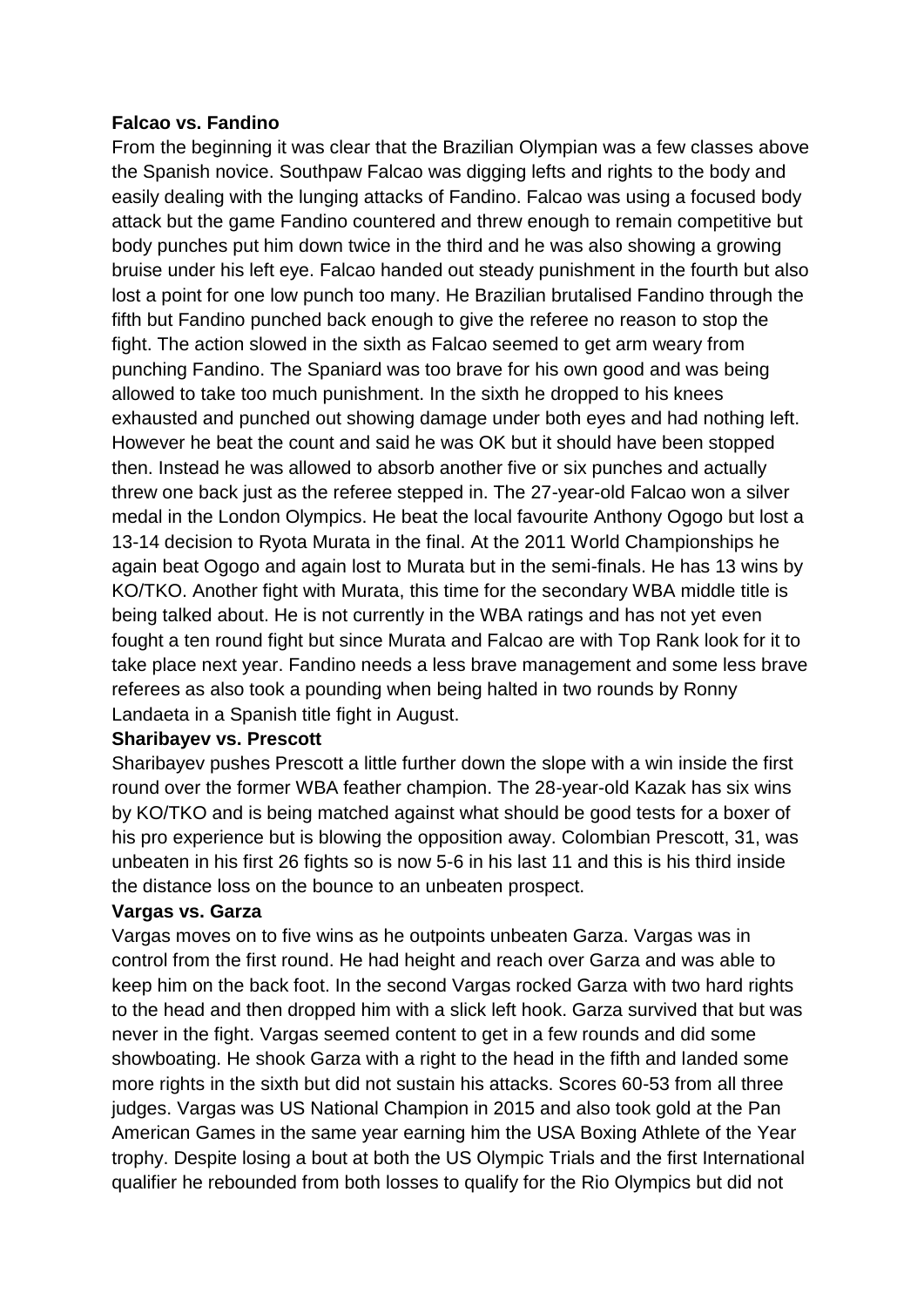make it through to the medal round. He was raised in Kissimmee although born in Houston to Puerto Rican/ Mexican parents. Garza, 20, really just a novice and is unlikely to go far. None of his six victims had won a fight.

# **Cahors, France: Middle: Robert Talarek (20-12-2) W TKO 8 Frank Haroche (41- 17-5). Super Light: Massi Tachour (10-4,1ND) W PTS 10 Modibo Diarra (8-2-1). Talarek vs. Haroche**

Talarek continues his winning run as he stops local fighter Haroche to win vacant IBO Continental title. This was a gruelling battle with both fighters showing signs of the scrap as they traded heavy punches all the way. It was fairly evenly balanced with Talarek probably marginally in front. In the eighth as Haroche tried to move inside Talarek landed a thunderous right to the head. Haroche staggered back a couple of steps out on his feet and then plunged forward face first to the canvas. What happened next was disgraceful. The referee was counting Haroche whilst at the same time pulling Haroche's left arm up. Somehow Haroche made it to his feet but was out of it. He had no control over his legs and staggered four or five paces until the ropes stopped him. He just stood there and the referee took it upon himself to lift Haroche's hands and wipe his gloves and signal for the fight to continue. Haroche was in no condition to protect himself and Talarek drove him into the ropes landing thirteen consecutive rights to the head before the referee finally did his job and stopped the fight. Disgraceful refereeing. Putting that to one side it was a big win for Talarek. The 34-year-old Pole has now won 10 of his last 11 fights over some useful European level opposition with the loss being to Brit John Ryder. Haroche, 37, a former French champion at welter and super welter had won 6 of his last 8 fights but may decide to retire.

#### **Tachour vs. Diarra**

Two first here for Tachour as he wins his first title and has his first ten rounds fight. It was a close fight all the way with very little between them but the Parisian just got the nod on a majority decision. Scores 96-94 twice for Tachour and 95-95. Tachour, the French No 7 welter wins the vacant IBO Continental super light title and has won 6 of his last 8 fights. Diarra, the French No 6 at super light is now 5-1-1 in his last 7 fights.

# **Nuremberg, Germany: Super Welter: Rafael Chiruta W (14-39-1) W TKO 8 Davide Doria (15-5-1). Middle: Lasha Gurguliani (15-5) W PTS 8 Nuhu Lawal (25-4).**

## **Chiruta vs. Doria**

Chiruta is going to find jobs hard to get if he keeps winning. Despite having to spend two hours in a sauna to make the weight the Spanish-based Romanian won the vacant Global Boxing Union title with stoppage of Doria. Chiruta's tactics were to box on the back foot and they worked. He rocked Doria badly on numerous occasions walking him onto counters and breaking him down with body punches with Doria's corner throwing on the towel in the eighth round. The 37-year-old Chiruta may have lost 39 fights, 15 of them by KO/TKO, but he stunned Spanish boxing when he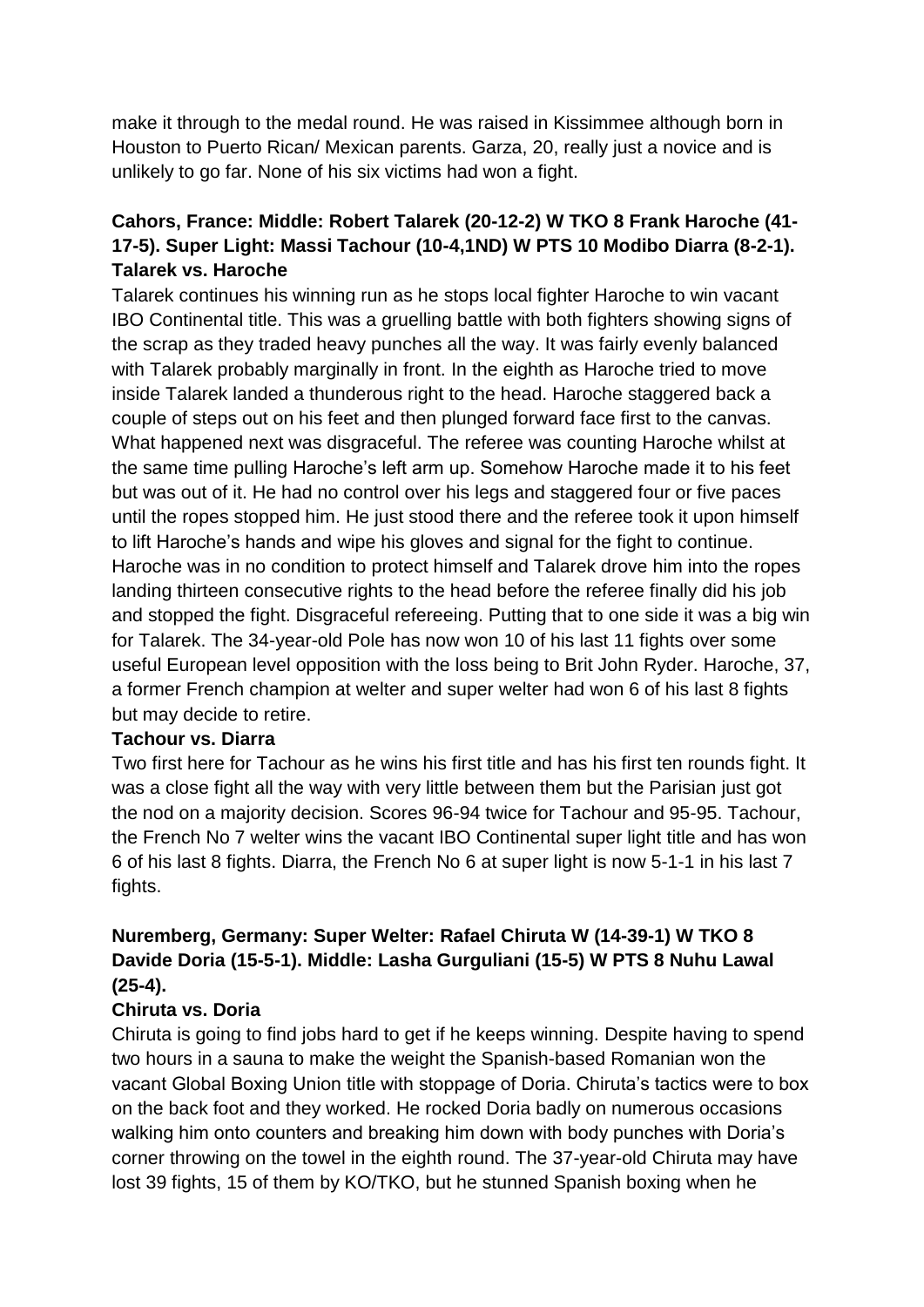blasted the then European No 1 Ruben Varon out in two rounds in 2013 and has now won 5 of his most recent 6 fights including victories over 19-0 Amaro Dialo and 17-0 Reece Cartwright in his last two fights. German-based Italian Doria had comfortably outpointed Chiruta in 2015 but was well beaten here.

### **Lawal vs. Gurguliani**

Georgian Gurguliani was not supposed to win this one but he did. He made a good start and Lawal was not quite able to claw back the deficit and lost the unanimous verdict. Scores 79-73, 78-74 and 77-75 all for Gurguliani. He was 2-5 in his last 7 fights and had only won once outside of Georgia. Nigerian Lawal had beaten Ronny Mittag and lost in tough fights against Martin Murray and Michel Soro making him 2- 4in his last 6 fights.

## **Auckland, New Zealand: Super Welter: Shay Brock (12-0-1) DREW 8 Gunnar**

**Jackson (26-10-4).** Brock remains unbeaten but seems fortunate to escape with a draw. The fight was close but Jackson seemed to do enough to win particularly dominating the seventh round bombarding Brock with left hooks. The lack of power has been an unfortunate feature in Jackson's career and his failure to finish the fight then left the result in the hands of the judges who came up with a majority draw. Brock, 25, the New Zealand champion, is being guided by former Commonwealth champion Shane Cameron and he will have learned a lot from facing an opponent as experienced as Jackson who has been the distance with Anthony Mundine and Ryota Murata.

## **Madrid, Spain: Super Bantam: Alvaro Rodriguez (8-2) W PTS 10 Luis Castro (5-**

**4).** Rodriguez retains the national title with close and controversial decision over Castro. Over the first half of the fight Castro showed he had studied the unorthodox hands down style of Rodriguez. In the fourth Rodriguez was knocked off balance and briefly touched down resulting in a count. It got worse for Rodriguez in the fifth. He was boxing well early in the round when he was dropped again and was lucky to survive the round. Over the sixth and seventh Rodriguez was in command and he floored Castro in the eighth but after he knocked down Castro in the tenth with a punch to the back of the head the referee deducted a point. It looked as through Castro might have done enough but the scores went 95-92, 94-92 and 94-93 all for Rodriguez who was making the first defence of his title. Castro had won 3 of his last 4 fights and deserves a return match.

# **Rome, Italy: Heavy: Simone Federici (12-1-1|) W PTS 10 Marci Scafi (8-2-1).**

Federici retains the Italian title with a wide unanimous decision over Scafi. This scrap between two boxers from Rome provided plenty of entertainment. Both got caught up in the excitement being generated by their respective fans and neither was looking to box his way to victory. Scafi rolled forward for much of the fight as they traded with more emotion than finesses but Federici landed the better punches and was stronger over the closing rounds to emerge a good winner. Scores 99-91, 99-92 and 98-93 with the scores not really showing how close Scafi made the fight. The 24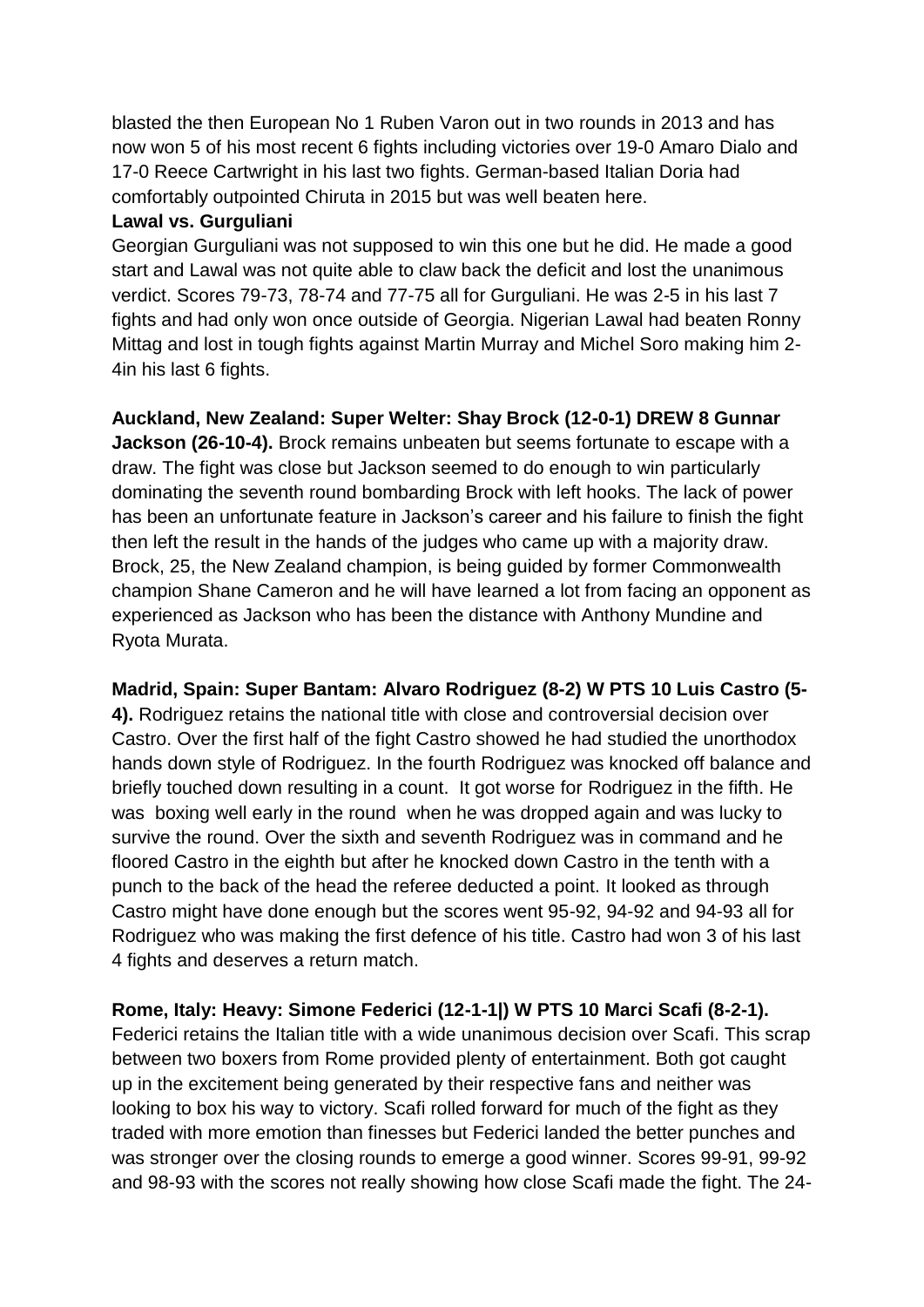year-old Federici was making the first defence of the national title and is now 5-0-1 in his last 6 fights. Scafi 37 was moving up to ten rounds for the first time and was 4-0- 1 in his last 5 fights.

### **November 4**

**New York, NY, USA: Heavy: Deontay Wilder (39-0) W KO 1 Bermane Stiverne (25-3-1). Heavy: Dominic Breazeale (19-1) W RTD 8 Eric Molina (26-5).Super Light: Sergey Lipinets (13-0) W PTS 12 Akihiro Kondo (29-7-1). Welter: Shawn Porter (28-2-1) W PTS 12 Adrian Granados (18-6-2). Light Heavy: Sean Monaghan (29-1) W PTS 8 Evert Bravo (23-7-1). Heavy: Lenroy Thomas (22-4) W PTS 8 Ed Fountain (12-3).**

### **Wilder vs. Stiverne**

Wilder blows away Stiverne inside a round in a disgraceful excuse for a title fight. Wilder spent early part of the first round prodding his jab through Stiverne's guard. Stiverne tried a few jabs but was short with them. Wilder suddenly seemed to decide he had wasted enough time and walked forward and sent a straight right through Stiverne's guard that sent Stiverne down on his rump against the ropes. Stiverne was up at four and seemed not to be too badly shaken. When the eight count was finished Wilder just stood with both arms down by his side and as soon as Stiverne was in reach he threw four head punches two of which landed on Stiverne's gloves and two of which curled around Stiverne's gloves and landed on the side of the head and Stiverne went down again. He was up quickly but this time after the count Wilder ran forward throwing a couple of punches forcing Stiverne back to the ropes and then landed three punches to the head as Stiverne slid down the ropes to his knees with the referee jumping in trying to drag Wilder off the fallen Stiverne who was laying back with his head resting on the bottom rope. As the referee restrained Wilder Stiverne flopped forward still on his knees but with his face down on the canvas. The farce was over and a farce is how Wilder treated it He seemed to be angry and disgusted that he should even have had to get in the ring with Stiverne. And showed his utter contempt of Stiverne as an opponent. This his sixth defence of the WBC title and he has yet to meet a challenger of any substantial quality. He is calling out Anthony Joshua but he needs Joshua a lot more than Joshua needs him and as Dominic Breazeale won what was being termed an eliminator that position is not going to change any day soon. Stiverne was awful, pathetic, but in fairness to Stiverne and the WBC he was supposed to fight Breazeale on this show but was pushed up to face Wilder when Luis Ortiz gave a positive test.

#### **Breazeale vs. Molina**

Breazeale gets an important win over Molina in a slow fight. Breazeale was originally supposed to fight Stiverne but when Luis Ortiz was ruled out by a positive test Stiverne moved into the main event and Molina came in at short notice to take on Breazeale. The first two rounds saw Breazeale taking the fight to Molina who was mostly on the back foot and with his back to the ropes. Molina came to life in the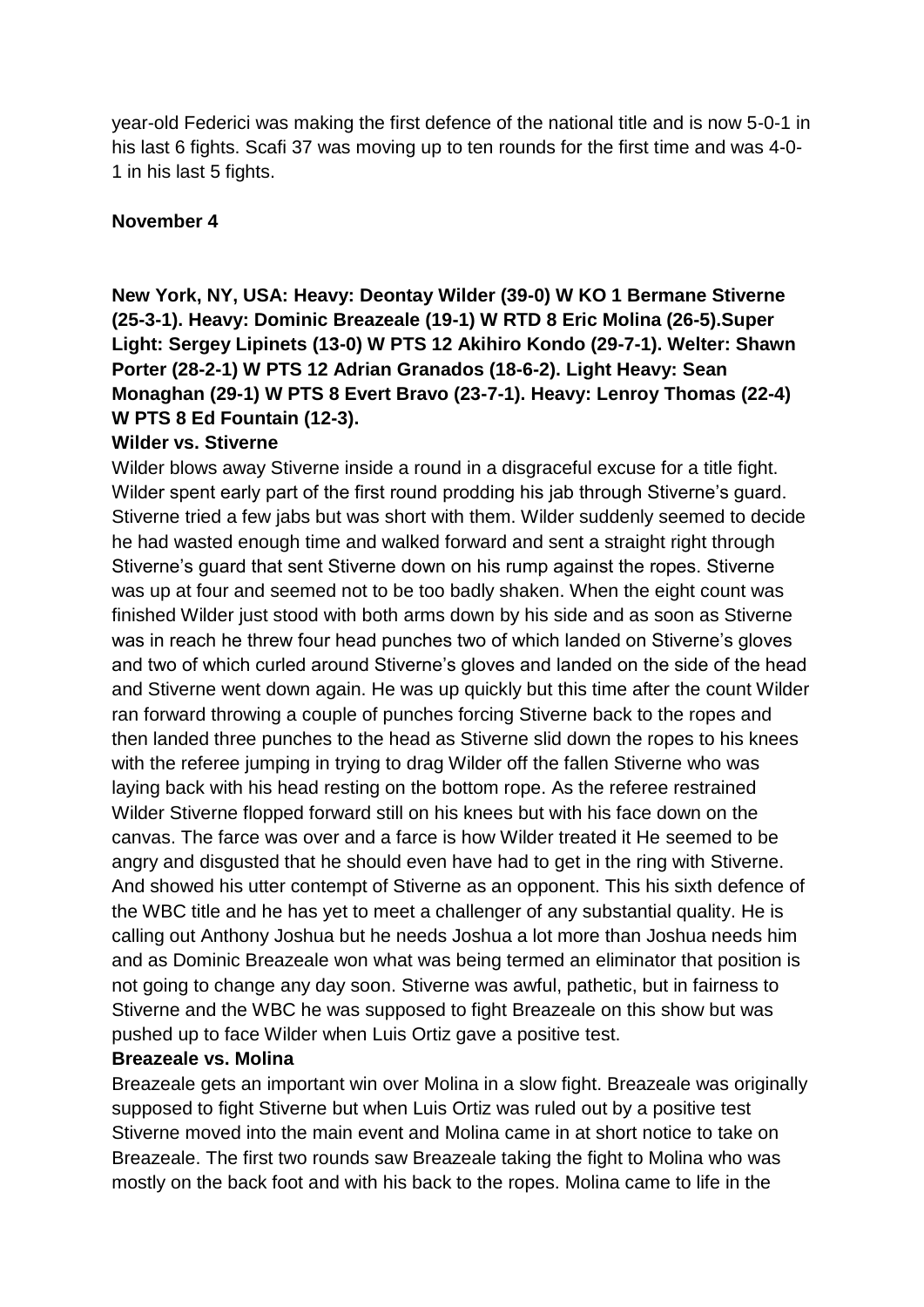third and although still on the back foot he scored with some solid thumps to the body. Heads clashed but luckily neither fighter was hurt. Breazeale kept up the pressure in the fourth. He scored with some heavy rights to the head but Molina was ducking under or inside most of Breazeale's rights. Molina's work rate was more than just slow. He was throwing one punch at a time whereas Breazeale was much busier and took the fifth and sixth and although shaken by a right from Molina in the seventh he also took that round as Molina tired. In the eighth Breazeale landed a heavy right that saw Molina drop to one knee. He made it to his feet but Breazeale pounded him with punches to the bell and Molina retired in his corner. There was talk of this being a WBC eliminator but it was made clear that the victory would not automatically get Breazeale, the WBC No 7, a title shot for beating No 11 Molina. Second win for the 32-year-old former Olympian Breazeale since being battered to defeat in seven rounds by Anthony Joshua in June last year. He is No 4 with the WBO so even a fight with Parker is a possibility. Molina came in as a late substitute and was never in the fight. All five of his losses have come inside the distance including losses to Deontay Wilder and Anthony Joshua in title fights.

#### **Lipinets vs. Kondo**

Lipinets wins the vacant IBF title with wide decision over Kondo. Lipinets took charge of the action early with Kondo slow to get into his stride. The Japanese fighter was trying to catch Lipinets on the ropes but the Russian was proving elusive using plenty of upper body movement and sneaking home his counters and bringing blood from Kondo's nose in the second round. Kondo was more in the fight in the third pressing hard but Lipinets outscored him in the fourth. After the fourth Lipinets was up 40-35 on two cards and 39-37 in the other. Kondo had some success in the fifth when he shook Lipinets with a right but the Russian was still dictating the fight and despite suffering a cut over his left eye in a clash of heads in the sixth he also took that round. Kondo had his best round so far in the seventh as the cut was affecting Lipinet's vision and the eighth was close. At that point Lipinets was still in front this time 78-74 on two cards and 79-73 on the third. Kondo had to press hard to turn the fight his way. However he was himself starting to have problems with swelling beginning to restrict his vision and he had to take chances which opened him to counters from Lipinets. They traded hard punches in the last with Kondo getting the better of the exchanges but it was not enough and Lipinets was a clear winner. Scores 117-111 twice and 118-110 all for Lipinets. The 26-year-old Kazak-born "Samurai" Lipinets, a former World Full Contact Kickboxing champion. won silver and bronze medals at the Moscow Championships before moving over to Kickboxing and then returning to boxing. Kondo's IBF rating is strange since over the past year he has scored three wins all in eight round fights. He was No 3(2) with them but could not be rated in the top 2 as he has never beaten a rated fighter. He accepted that he had lost this one and at 32 will find it hard to get another shot.

#### **Porter vs. Granados**

Porter takes unanimous decision over Granados in a twelve round war and moves closer to a return with Keith Thurman. Hostilities broke out early in this one. Porter was quicker off the mark than Granados in the first and was the busier fighter. A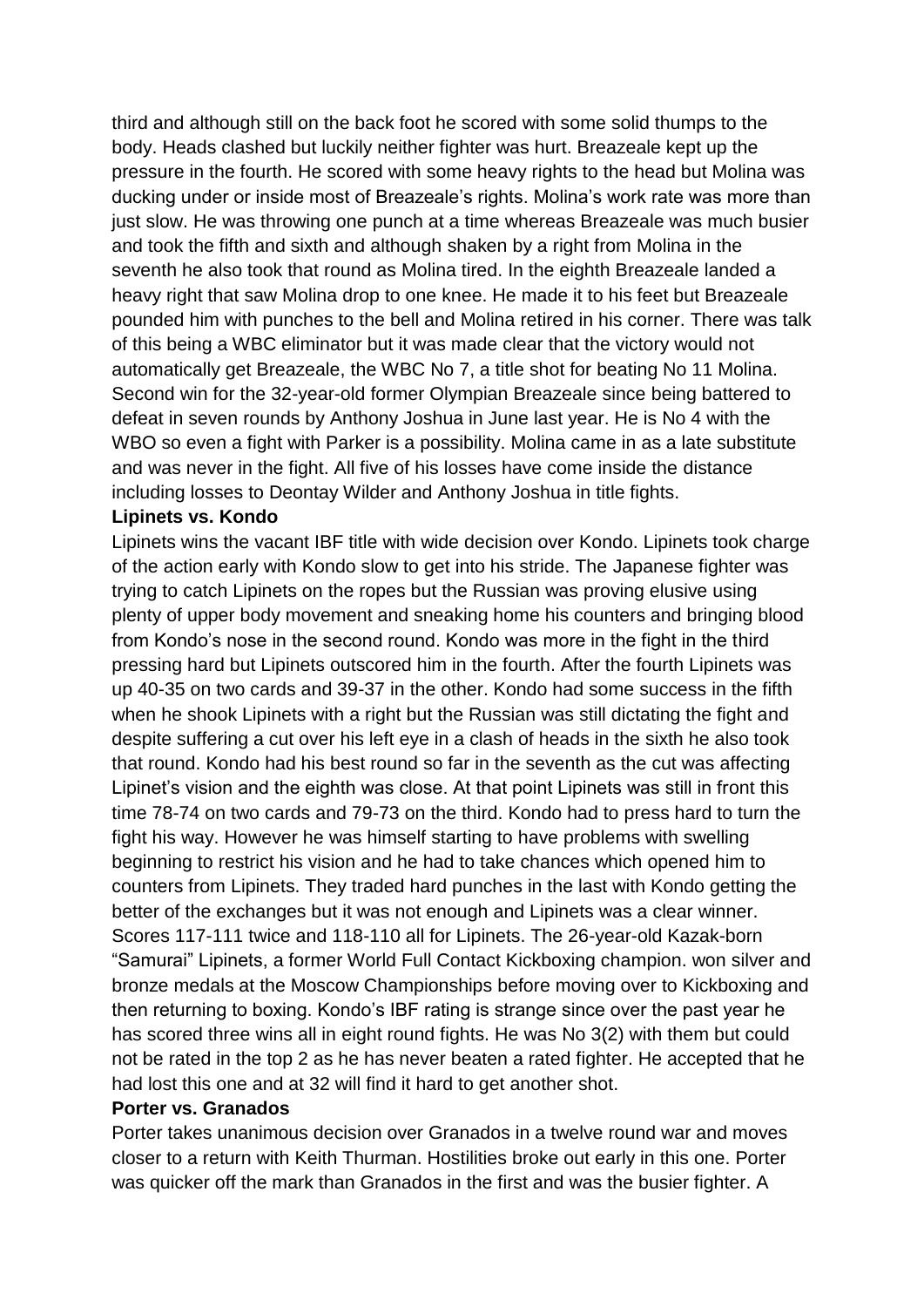clash of heads saw Granados cut over his left eye. Porter landed a nice uppercut inside and a booming right to the head just before the bell for the end of the first. Porter went down to the floor but it was a slip. The pace had been fast in the first and that's how it stayed, Granados upped his punch output in the second but Porter was quicker and more accurate. He worked Granados over on the ropes and landed another good right to the head as the round ended. Granados tried to get Porter off his game in the third with some exaggerated showboating but for much of the round it was war with Porter getting the better of the frantic exchanges and the pattern was the same in the fourth. Granados landed a peach of a right uppercut in the fifth as the pace never slowed but Porter was scoring the more eye-catching shots. The sixth started slowly but war broke out again over the last two minutes with Granados landing a right to the side of the head that had Porter rocked. Momentarily it looked as though he might go down but he stayed on his feet. Porter stated that he hurt his left hand in the sixth but it didn't show as they continued to scarp their way through the seventh, eighth and ninth with Granados having a good spell but his lack of accuracy undid much of his work, allowing Porter to take the rounds and Porter lit up the ninth with a thudding right/left pair of punches. Granados pressed hard in the tenth but Porter was countering well and occasionally taking Granados to the ropes and blazing away with short hooks. He landed a left hook to the jaw that was the best punch in the round. Granados was walking forward again in the eleventh throwing lots of punches but leaving himself open to counters from Porter who was dancing more and looked to be coasting to victory. It was more of the same from Porter in round twelve as he was in defensive mode and boxed his way through the last. Scores 117-111 for Porter from all three judges. Former IBF champion Porter wins the vacant WBC Silver title. He has his sights set on a return with WBC/WBA champion Keith Thurman who took a very close decision over Porter in June 2016. His only other loss was a majority decision against Kell Brook for Porter's IBF title in 2014. Illinois-based Mexican Granados was No 14 super light with the WBC. He gave everything here but Porter had the edge in mobility and accuracy. It is the first time Granados has lost a unanimous decision. His other losses have been either majority or split decisions. His loss to Adrien Broner in February was a very controversial split decision.

#### **Monaghan vs. Bravo**

Monaghan eases his way back with unanimous decision over Colombian Bravo. By the time this fight went on it was in fact early on 5 November but there were few fireworks. Monaghan had Bravo rocked and in trouble in the third and fifth rounds but failed to put him away and had to settle for the decision. First fight for 36-year-old Monaghan since losing to Marcus Browne in July which dropped Monaghan out of the ratings. Bravo losses every time he steps up.

#### **Thomas vs. Fountain**

Commonwealth champion Lenroy Thomas has to fight hard to get past the less experienced Fountain. The man from Jamaica had to climb off the floor after being put down by a right hook in the fourth but survived that scare and fought back well enough to get the close but deserved unanimous decision. Scores 76-75 twice and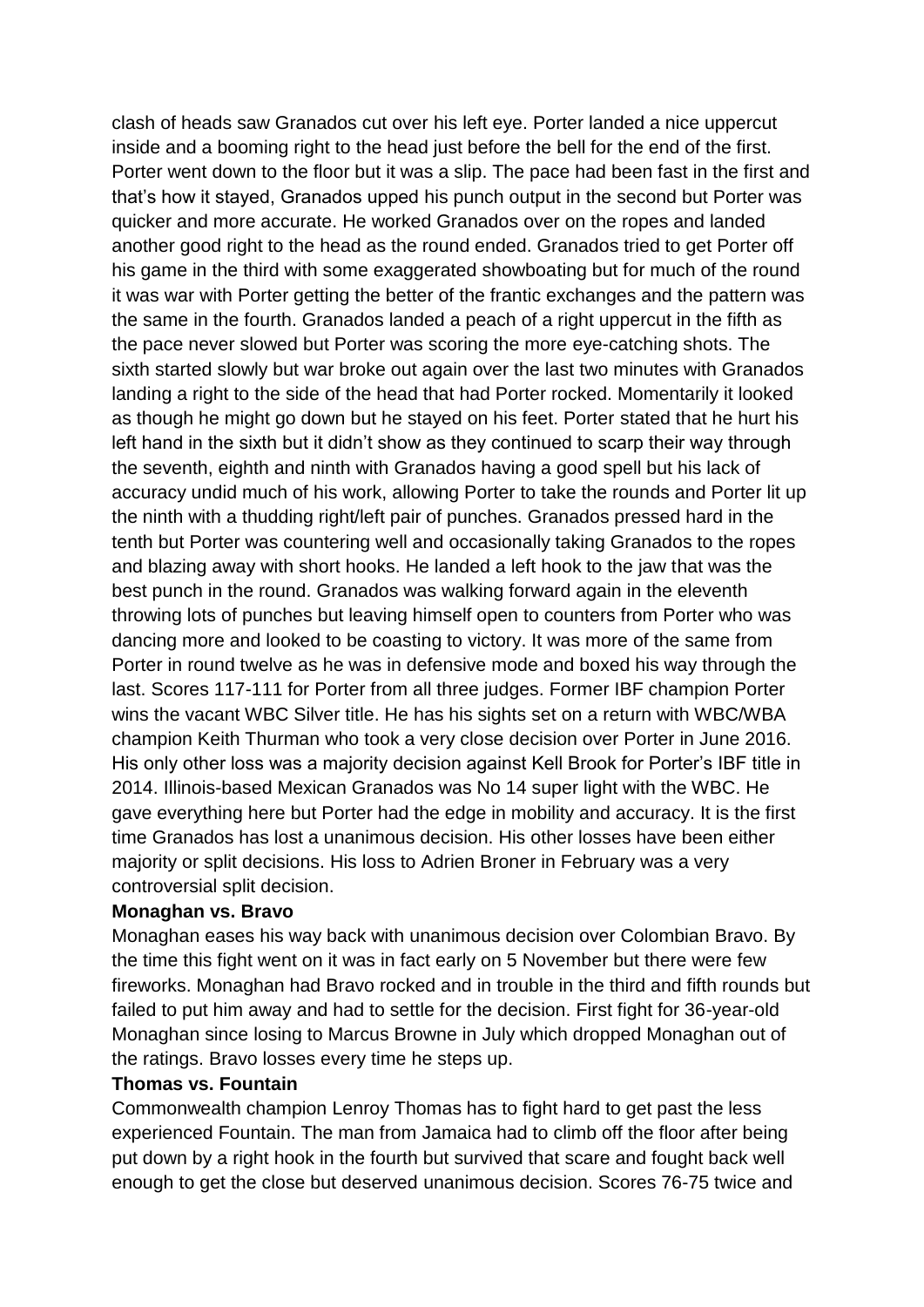77-74. The 32-year-old southpaw is now mandated to defend his Commonwealth title against Dave Allen who he beat for the vacant title on a split decision in July. Hawaiian-born Fountain had won his last two fights.

# **Monte Carlo, Monaco: Bantam: Jamie McDonnell (29-2,1ND) ND 3 Liborio Solis (25-5,1ND). Light Heavy: Dmitry Bivol (12-0) W KO 1 Trent Broadhurst (20-2). Heavy: Agit Kabayel (17-0) W PTS 12 Dereck Chisora (27-8). Feather: Scott Quigg (34-1-2) W TKO 6 Oleg Yefimovych (29-3-1).**

**11**

## **McDonnell vs. Solis**

Before this fight really gets going a clash of heads sees McDonnell suffer a bad cut over the left eye and although he survives two doctors inspections on the third occasion it was obvious that the cut was too severe and the fight was stopped. Since the third round had not been completed it was ruled a No Decision so McDonnell retains his title.

## **Round 1**

Solis made a furious start charging out of his corner driving McDonnell to the ropes and letting fly with both hands intent on taking control. McDonnell was trying to get his jab working but the pressure from Solis had him on the defensive and Solis did enough to take the round.

Score `10-9 Solis

## **Round 2**

McDonnell took this one clearly. He was raking Solis with jabs and rights. He stayed off the ropes and avoided or blocked the punches from Solis and had the Venezuelan on the back foot.

10-9 McDonnell 19-19

## **Round 3**

They bumped heads just seconds into this one. The referee took McDonnell over to the doctor and the champion was showing what looked like a serious cut over his left eye. The fight continued . Encouraged by seeing McDonnell cut Solis attacked strongly and for a short while McDonnell was under pressure but he soon settled back into controlling the action with his jab. The referee stopped the action again for an inspection of the cut. It was a long vertical gash above McDonnell's left eye and the blood was running down the side of his face and onto his chest. McDonnell made it clear he wanted to continue and the doctor decided that it would be OK. It was obvious the fight would be stopped soon so both fighters just stood and traded punch after punch but the referee again stepped in and with the blood running into the left eye of McDonnell the doctor ruled the cut too severe for the fight to continue and sine the third round had not been completed the result was a No Decision (not that stupid No Contest). McDonnell retains the secondary WBA title in his sixth defence. It will now be up to the WBA whether they mandate a third fight between these two but the severity of the cut means that McDonnell, who had not fought since their last contests in November 2016, faces another lay-off. Solis had also not fought in the intervening time but let's just hope the dreaded "interim" word does not crop up.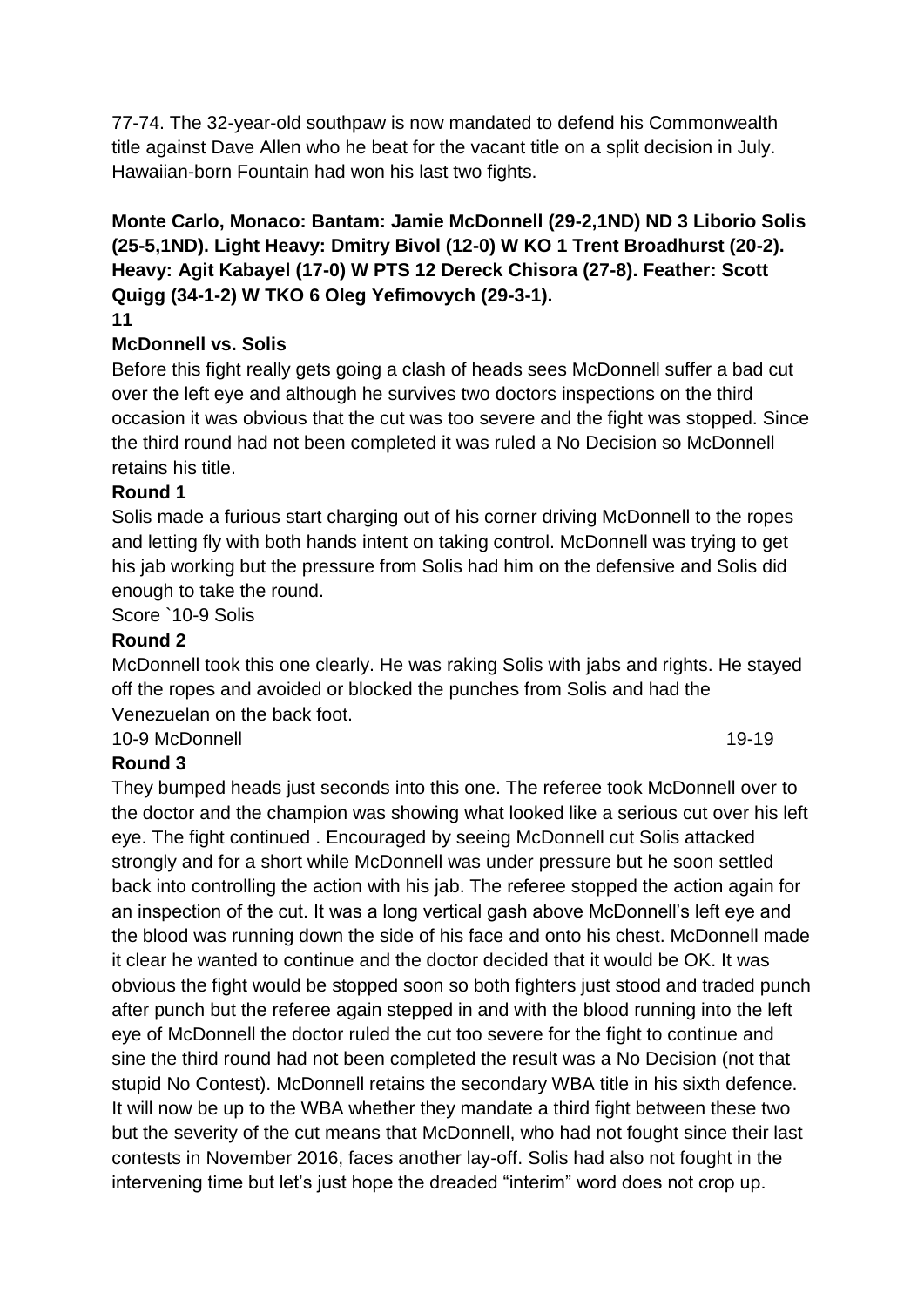#### **Bivol vs. Broadhurst**

A hugely impressive Bivol flattens Broadhurst with laser-like right. Both were stabbing out jabs and trying their right hands. As they came together it was difficult to tell if their body bumped and an off balance Broadhurst went down or if Bivol had landed a punch inside. The referee considered it a genuine knockdown and gave Broadhurst a mandatory eight count. Bivol landed a sharp left jab and followed that with a right cross. He then kept Broadhurst on the back foot with his jab. Broadhurst missed with a couple of rights and with less than ten seconds remaining in the round Bivol drilled the Australian with a straight right to the chin and Broadhurst dropped to the canvas on his back. After a quick glance at the fallen challenger the referee waived the fight off Bivol had been promoted from interim champion to full champion so this was his first defence of the WBA title. As an amateur he was twice World Cadet Champion and also won a gold medal at the European Cadet Championships., He moved up from Cadet status to twice win the Russian Junior Championship gold and took a bronze at the World Junior Championships before moving up again to win the gold medal at the Russian Senior Championships in 2012. He has yet to meet a big name but was impressive here. Broadhurst, 29, the WBA No 10 had won his last 13 fights but Bivol was on a whole other level to his past opposition.

#### **Kabayel vs. Chisora**

Kabayel gets a career best win as he retains the European title with majority decision over Chisora. For Chisora to win this one he needed to turn it into a close quarters brawl but Kabayel did not oblige. Instead over the first two rounds boxing on the back foot the German showed good mobility spearing the advancing Chisora with jabs and some quick hooks. Chisora get into the fight in earnest in the third landing a strong right uppercut and a booming right. Chisora managed to get in close to work in the fourth with Kabayel taking the punches well and doubling up his jab. At that juncture two judges had them even at 38-38 with the third having Kabayel in front 39- 37. Kabayel did enough to edge the fifth but Chisora's pressure made the sixth close Kabayel moved well and made good use of his jab in the seventh. Kabayel managed to keep the fight open in the eighth slotting home jabs on the advancing Chisora and scoring well to the body. Chisora was not throwing enough tending to wait until he could get inside to let his hands go. After eight rounds Kabayel was now in front 77- 75 on all three cards although some at ringside thought Kabayel deserved to have a clearer lead. Kabayel was still boxing coolly and scoring with jabs and hooks as Chisora came forward over the closing rounds and it looked a lost cause but Chisora's pressure had clawed him back into contention on the cards. Kabayel had more left in the tank and he fought his way through the last round with a strong finish to retain his title. Scores 115-113, 115-114 and 114-114 giving Kabayel a deserved victory. In fact with the scores so close if Chisora had won the last round he would have been the one winning the majority decision. Everyone sees a fight differently and the judges saw this one closer than many observers and Chisora himself felt he had not done enough. A big win for 25-year-old Kabayel. He was rated WBC 12/WBO 13/IBF 14(13) so could hope to improve on that. Chisora, 33, was rated No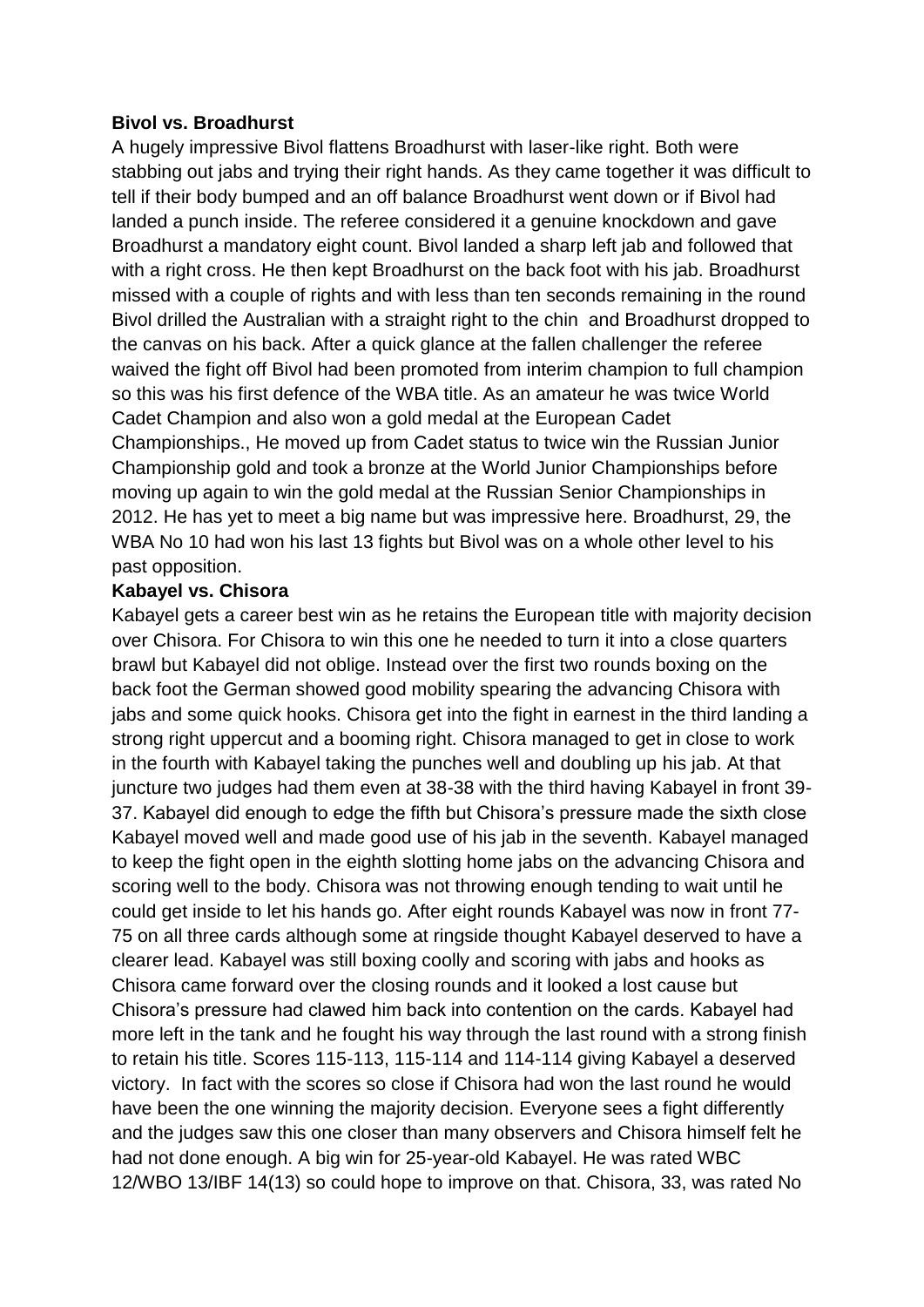8 by the WBC but any chance of another title fight is fading away. He must feel that luck has always been against him. He has lost three split decision and a majority decision in four important fights and has never actually won a split decision or a majority one in any fight. There is a line in a Sinatra song "Taking a Chance on Love" that goes "brother rabbit you better kiss your foot goodbye" obviously whoever got that rabbit's foot it was not Del Boy.

### **Quigg vs. Yefimovych**

Quigg gets important win which puts him in prime position to challenge for Lee Selby's IBF title. Quigg was hunting Yefimovych from the start with the Ukrainian circling showing quick hands and good movement but little power. That allowed Quigg to press and he used a stiff jab to keep Yefimovych going back and got through with tights to the head and a nice left hook. Yefimovych found gaps for some sharp counters in the second but Quigg was finding the target with overhand rights and left hooks to the body and Yefimovych was looking uncomfortable at the pace Quigg was setting. Yefimovych opened the third showering Quigg with lefts and rights but the lack of power meant Quigg just kept coming. Over the last minute Yefimovych was looking tired and being caught with some heavy rights. Yefimovych kept moving and kept punching in the fourth but Quigg was now banging home body punches and again those booming rights and Yefimovych was taking a beating. The Ukrainian was landing counter after counter in the fifth but Quigg was walking though them and at the end of the round Yefimovych with a rapidly growing lump under his right eye was trapped in a corner with Quigg unloading with heavy punches. After the bell the referee went over to ask Yefimovych if he wanted to continue and Yefimovych said he did. A few big rights from Quigg in the sixth saw the referee step in to save Yefimovych. Quigg has now won three in a row since moving up to featherweight after his loss to Carl Frampton. He had a good win over Viorel Simion in April and is now rated IBF 2(1) so is the highest rated fighter and since Yefimovych was No 10 with the IBF the win qualifies Quigg to move into the No 1 spot as challenger to Lee Selby. Yefimovych, 36, twice a European champion suffers his first loss by KO/TKO. He was 11-0-1 going into this one and showed excellent skills but was out-powered.

**Townsville, Australia: Cruiser: Mark Flanagan (23-5) W KO 4 Pablo Magrini (19-**

**3-1).** Flanagan blows away Argentinian Magrini inside four rounds. The local fighter made a fast start and built on that success in the third and fourth. Magrini looked as though he might have enough to go into the later rounds but that idea was dismissed by a short right uppercut to the chin in the fourth which put Magrini down and out. First fight for Flanagan since losing a wide unanimous verdict against Denis Lebedev for the WBA title in July. He retains his WBA Oceania title and now has 16 wins by KO/TKO. The setting up of the fight with Lebedev saw him slipped into the WBA ratings a few weeks before the fight and the loss has seen him drop out again. Now he will have a tough job getting another title fight but at 27 there is a still a chance he might. Magrini, 38, had lost only one of his last 17 fights but the quality of the opposition was very low and he was not in the national ratings.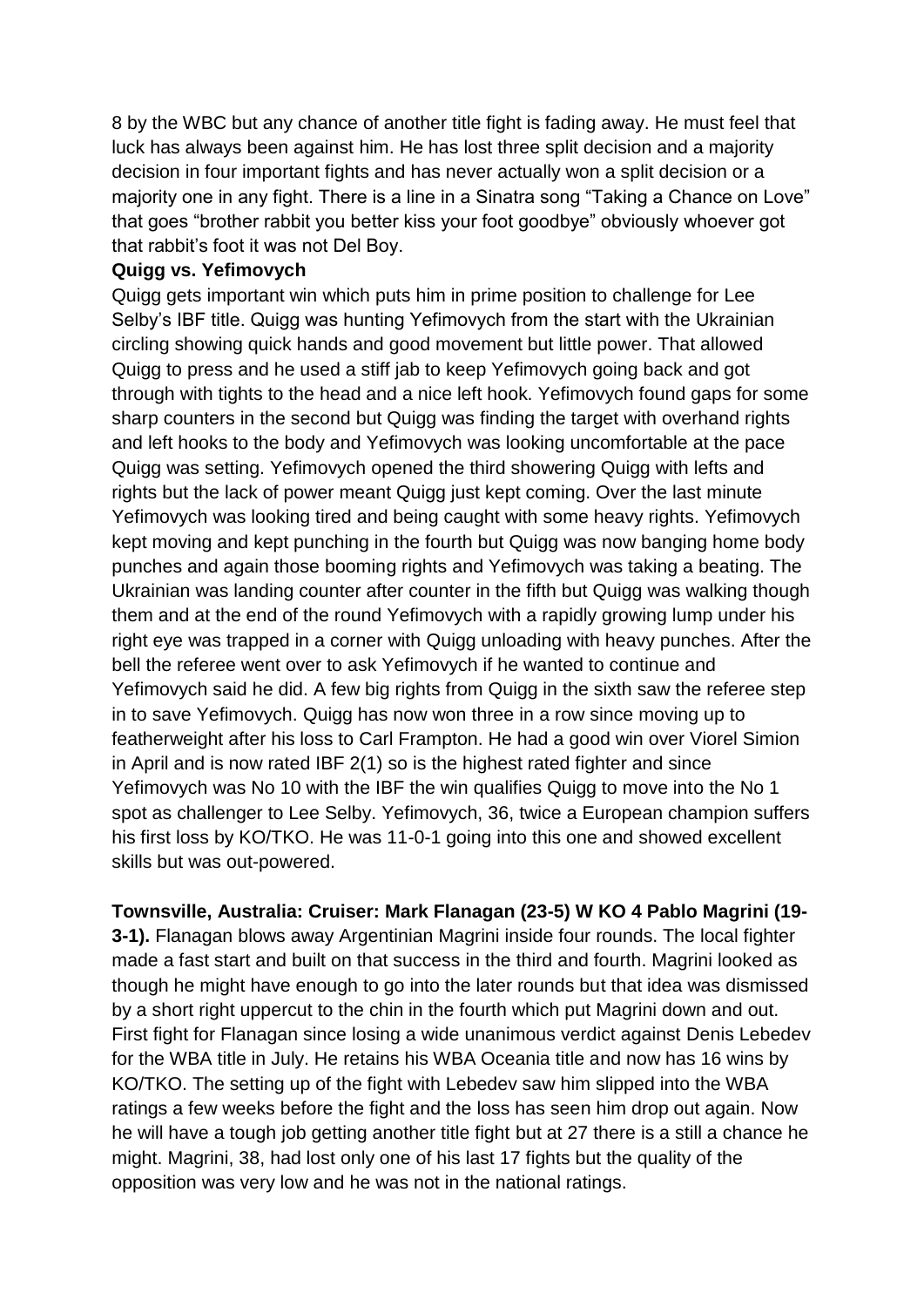**Tokyo, Japan: Heavy: Kyotaro Fujimoto (18-1) W KO 5 Randall Rayment (8-4).** Fujimoto has no trouble in beating Australian No 4 Rayment. The Japanese fighter was too mobile for the slower Rayment. Fujimoto took the first round constantly finding gaps in Rayment's guard. Rayment put in a big effort in the third and did enough to edge the round but it was all downhill from there. Fujimoto scored well with body punches in the fourth and at the end of the round all three judges had it 39-37 for the champion. Fujimoto finished it in the fifth with a spectacular combination which put Rayment down. He struggled to his feet but was counted out. The 31-year-old Fujimoto makes it 10 wins by KOTKO. He is somehow rated WBO 8/WBC15 but has never beaten anyone who would figure in the top 50 and definitely not anyone who has been in the WBC top 40. BoxRec have him at No 43 and Rayment No 251. However the drums will now beat for a Joseph Parker vs. Fujimoto fight. First loss by KO/TKO for Rayment. He had won his last six fights but let's not get too excited. His six victims only had 14 wins between them and 12 of those we scored by one opponent so the other five mustered only two wins.

# **Tijuana, Mexico: Bantam: Luis Nery (25-0) W TKO 6 Arthur Villanueva 31-3). Super Light: Jose Zepeda (28-1,1ND) W TKO 6 Abner Lopez (25-8). Nery vs. Villanueva**

Despite a positive test drugs cheat Nery just gets to fight on as if nothing has happened. Despite suffering a flash knockdown in the fourth he just overwhelmed a brave Villanueva with sustained attacking landing hooks to head and body throughout the six rounds the fight lasted. Villanueva made a positive start scoring with his jab and with long rights to the body. Nery opened up and rocked Filipino Villanueva twice with series of hooks to take the round. Heads clashed but luckily neither fighter was injured. Villanueva again landed well with his jab and rights to the body in the second only for Nery to rock him again with a hook and finish the round strongly. Nery took over completely in the third battering Villanueva with hooks from both hands. Villanueva tried to punch back but looked close to caving in under the pressure. Nery was relentless in the fourth marching forward firing hooks and Villanueva was countering only occasionally. Just before the bell Nery shook Villanueva with a left hook but as the exchanged shots on the ropes a right from Villanueva saw Nery drop briefly to one knee. He was up immediately but it was a knockdown and the referee gave Nery an eight count. Nery had lost his mouthguard and after the referee replaced it Villanueva landed a couple of rights but then the bell went. After a cautious start to the fifth Nery was on the march again pumping out hooks and uppercuts. Villanueva momentarily punched back to stop Nery in his tracks but by the end of the round he was reeling under a storm of leather. Nery started the sixth just probing with his jab but when he took Villanueva to the ropes and cut loose with a bunch of head punches the referee jumped in and stopped the fight. Next for Nery will probably be the mandated return with Shinsuke Yamanaka who he beat for the WBC title in August. Yamanaka had actually announced his retirement but naturally has rescinded that. I am disappointed the Japanese Boxing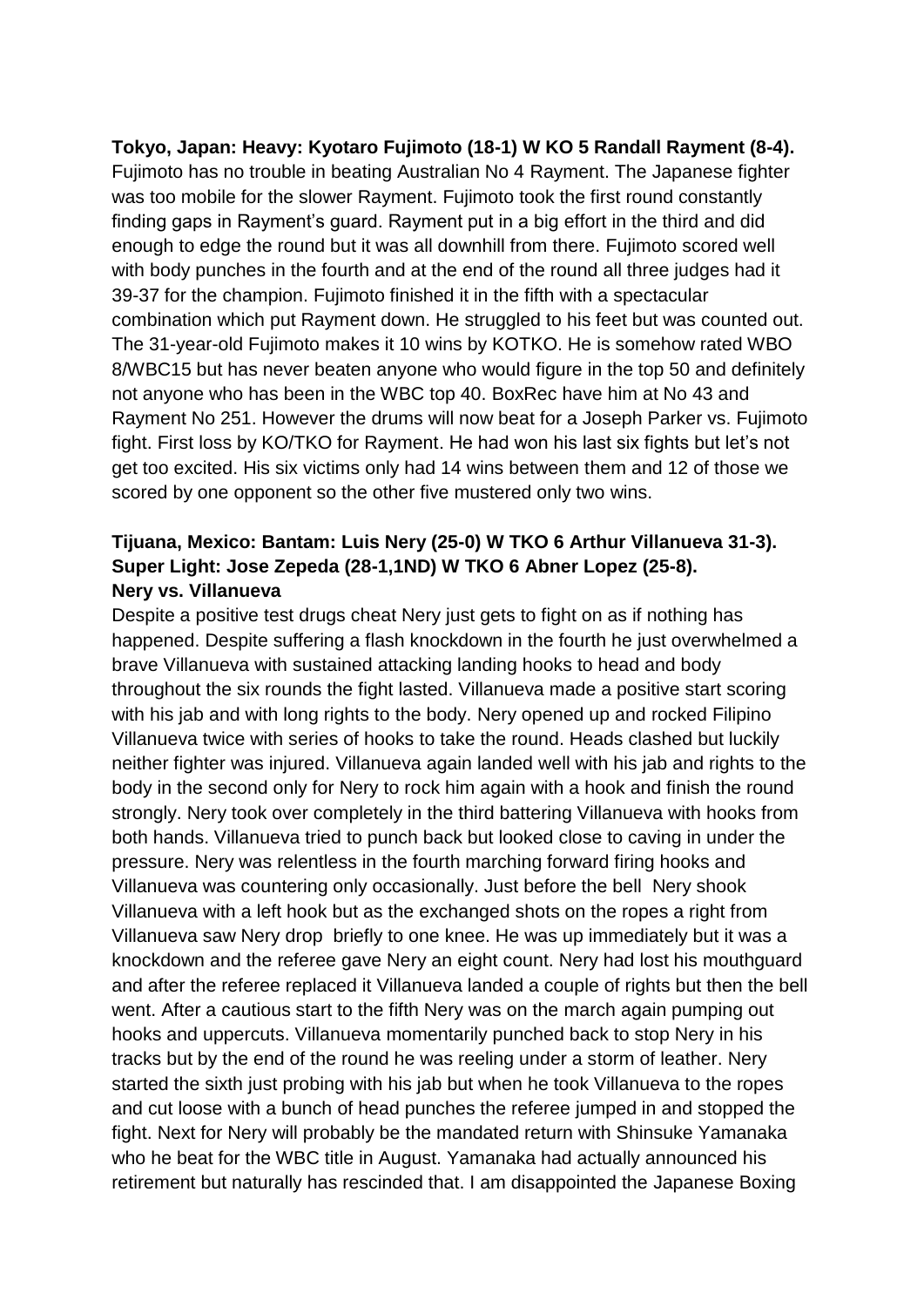Commission have done nothing to support Yamanaka. The positive test should have resulted in the win for Nery being overturned and Yamanaka retaining his title. Villanueva showed real guts and never stopped trying to fire back but was just outgunned. His other two losses were to McJoe Arroyo for the vacant IBF super fly title and Zolani Tete for the interim WBO bantam title. At 28 "King Arthur" still has time to eventually win a crown.

### **Zepeda vs. Lopez**

Zepeda comes from behind cut and in trouble to stop Lopez. In the first despite giving away a lot in height and reach Zepeda was able to get past the jab and score with quick hooks inside. Lopez took the second. A clash of heads shook Zepeda and Lopez was able score with strong jabs and straight rights. Zepeda had a good third. He was walking Lopez onto southpaw left hooks and scoring with hooks inside. Heads continued to bump together. The fight looked to be turning Lopez's way in the fourth. He was driving forward behind his jab and digging in body punches. By the fifth Zepeda was bleeding heavily from a cut on his forehead and Lopez looked to be getting stronger. Zepeda needed something to turn the fight his way and he found it in the sixth. He shook Lopez with a right cross and then landed a shattering left hook and followed that with an uppercut. Lopez tried to punch back but Zepeda drove him to the ropes and was banging away with hooks and uppercuts and the referee stopped the fight. The 28-year-old Zepeda makes it 24 wins by KO/TKO and gets his fifth victory since his unlucky injury which forced him out in the second round of his fight with Terry Flanagan for the vacant WBO light title in 2015. He is No 4 super light with the WBO and will be hoping to get in the mix for one of the vacant titles. But he will have to do better than he did here. Lopez is now 2-4 in his last 6 fights.

# **Ciudad Juarez, Mexico: Super Feather: Jhonny Gonzalez (65-10) W PTS 12 Irving Berry (23-7-2). Middle: Misael Rodriguez (5-0) W KO 3 Isaac (16-16). Gonzalez vs. Berry**

Gonzalez keeps on track for a shot at Miguel Berchelt with wide unanimous decision over Panamanian Berry. Gonzalez pressed hard and punched too hard for Berry to be a threat. The only drawback was a clash of heads in the opening round which caused a cut on Gonzalez's left eyebrow. The Mexican landed heavy left hooks in the second and clobbered Berry with a right in the third on his way to be 40-35 up on all cards after four rounds. Gonzalez was looking for a finishing punch but despite dropping Berry and having him on the verge in the sixth could not close the fight out. He continued to dominate the action but although flooring Berry for a third time in the last round he had to settle for a points victory. Scores 120-105 for Gonzalez from all three judges. The 36-year-old former WBO bantam and WBC feather champion has now won six in a row against a reasonable level of opposition and is No 4 with the WBC so in the queue but an outsider at this time. Berry, 31, lost in shots at the secondary WBA title and IBO titles but was inactive for almost three years until returning with a win in May.

#### **Rodriguez vs. Mendez**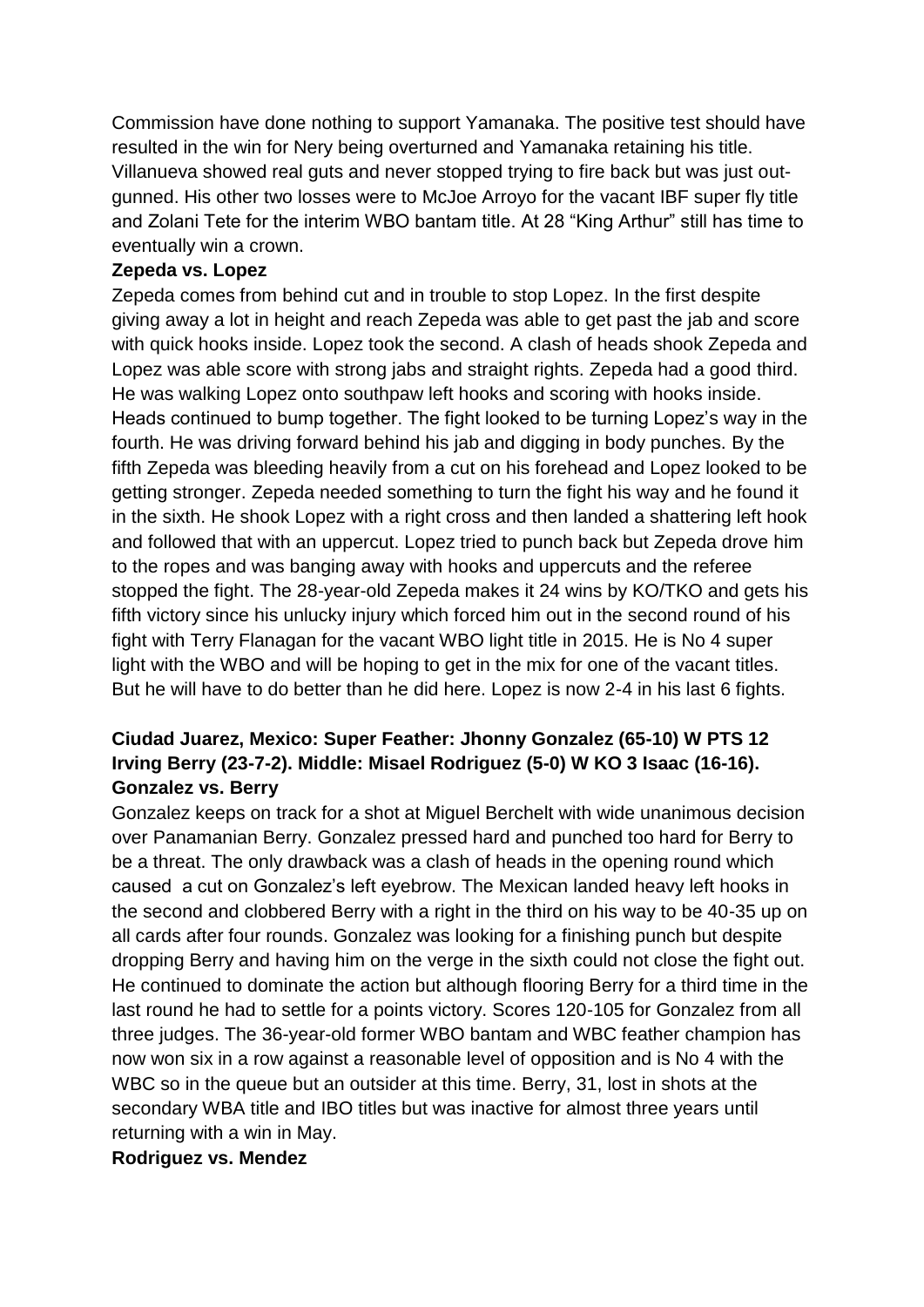Olympian Rodriguez ticks up another win with kayo of Mendez. Rodriguez wore Mendez down over the first round before putting him on the floor for the count in the third. The 23-year-old "El Chino" won a bronze medal in Rio and at the Pan American Games. Poor Mendez who came in as a late sub is 2-8 in his last 10 fights and this is loss No 15 by KO/TKO.

## **Geneva, Switzerland: Light Heavy: Yoann Kongolo (10-0) W PTS 12 Enes**

**Zecirevic (17-3).** Kongolo wins the vacant EBU-EE title with unanimous points victory over Zecirevic. It was a hard-fought, competitive and entertaining fight. Kongolo had the edge in skill and accuracy but Zecirevic fought hard in every round making things tough for Kongolo. There was never much between them on a roundby round basis but Kongolo was just doing enough to edge most of them and he swept rounds nine, ten and eleven and despite taking the last round Zecirevic was too far behind for it to make any difference. Scores 118-110, 117-111 and 116-113 all for Kongolo. The 30-year-old Swiss, already the WBC International Silver title holder, is making good progress and is ready to move up. Swiss-based Bosnian Zecirevic had won 5 of his last 6 fights and gave a very creditable performance playing his part in making their meeting one of the best fights seen in Switzerland for many years., The EBU-EE title is for European fighters coming from and licensed in countries that are not part of the European Economic Area but are eligible to fight for the European title.

# **Manchester, England: Middle: Matthew Ryan (15-2) W PTS 10 Darryl Sharp (5- 25). Middle: Reece Cartwright (19-1) W TKO 4 Daniel Urbanski (21-22-3). Ryan vs. Sharp**

Ryan wins the BBB of C Central Area title with points victory over Sharp. With his height and reach Ryan was able to control much of the action with his jab with Sharp having to take counters to get within punching range. Ryan's jab gave Sharp plenty of trouble and Ryan also mixed in some hefty hooks to the body. Despite that Sharp's aggression saw him pick up a couple of rounds and be competitive all the way although Ryan's strength saw him pull away over the last couple of rounds. Referee's score 98-93 to Ryan. The 26-year-old former English champion needed this win after having a ten bout winning streak snapped and his title change hands when he was stopped in three rounds by Ted Cheeseman in July. Southpaw Sharp is a useful opponent for boxers coming up. He had never lost by KO/TKO and this is his  $16<sup>th</sup>$  fight this year.

## **Cartwright vs. Urbanski**

Cartwright was working over the pedestrian-paced Urbanski in the first. He was slotting home jabs and landing quick flurries. Cartwright was finding the target constantly with his right cross with Urbanski trying to get inside but being stuck on the end of Cartwright's jab. Urbanski did manage to land some left hooks to body and head but very few. Cartwright increased his punch output mixing in more combinations and putting Urbanski under more pressure. A sustained attack from Cartwright in the fourth saw Urbanski drop to his knees and although he got up the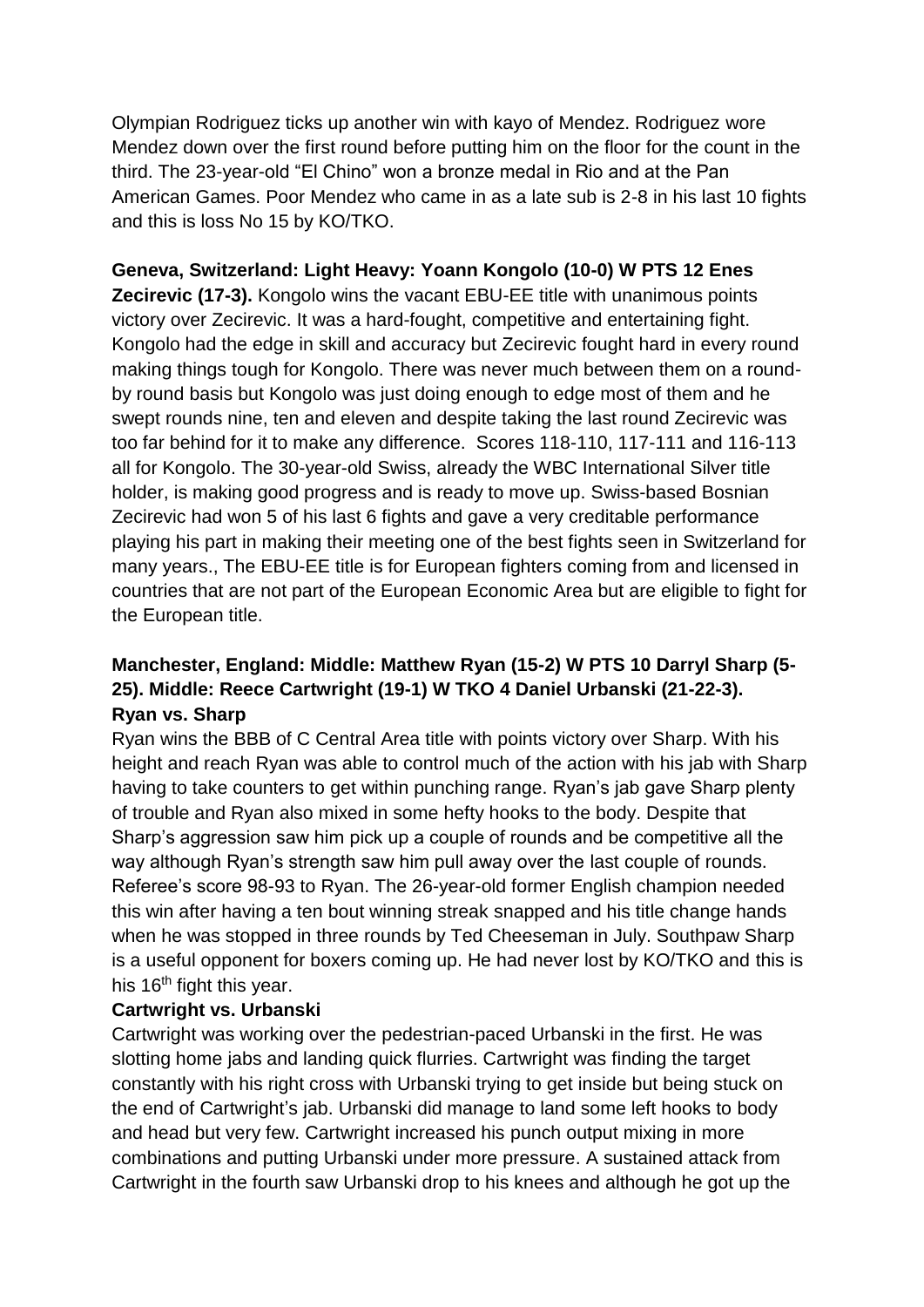referee stopped the fight. The 6'3" (191cm) Cartwright suffered an upset first round stoppage loss to Rafael Chiruta in July and this is his second win since then and his eleventh win by KO/TKO. Pole Urbanski falls to 15 losses in a row and his seventh loss by KO/TKO.

# **Liverpool, England: Super Light: Ryan Mulcahy (10-0) W PTS 8 Edvinas Puplauskas (5-13).Middle: Jack Arnfield (25-2) W PTS 6 Adam Jones (6-27-5). Mulcahy vs. Puplauskas**

Although giving away height and reach Mulcahy was faster and more mobile than Puplauskas and was able to get past or duck under the jab and work inside with hooks to the body. Although his jab lacked power Puplauskas did score with some long rights and countered Mulcahy on the way in but Mulcahy was outscoring Puplauskas in every round. Mulcahy stepped up the pace scoring with rights in the sixth and body punches in the seventh with one of those body punches forcing Puplauskas to one knee. He survived the round and the last but Mulcahy took the referees decision 80-72. The 27-year-old Liverpool "Monk", the BBB of C Central Area champion is making good progress. Lithuanian Puplauskas has now lost his last seven bouts all on points, five of them to unbeaten fighters.

## **Arnfield vs. Jones**

Despite their respective records Jones made Arnfield work hard for his win. The Yorkshire fighter stormed into Arnfield in every round often getting past the jab and scoring with hooks inside. Arnfield was picking up the rounds with his sharp jab and dominated when he could fight at a distance but was being matched by Jones inside. In the end the accuracy of Arnfield's work, his better jab and some good body work as Jones tired made the difference and Arnfield got the decision but the referee's score card of 58-56 showed how close it was. The 28-yerar-old Arnfield is rated No 8 by the WBA following impressive wins over John Ryder and Brian Rose. Jones, 25, is a much better fighter than his current 0-12-1 run shows and he has never lost inside the distance.

# **Atlanta, Georgia: Heavy: Devin Vargas (20-4) W TKO 1 Galen Brown (44-39-1). Super Light: Devin Haney (18-0) W TKO 5 Hamza Sempewo (14-9). Vargas vs. Brown**

Vargas gets his second win after returning from a long spell of inactivity. He wasted no time in this one flooring Brown early with a body punch and then pounding Brown with punches until the referee halted the massacre. The 35-year-old Vargas dominated the 201lbs/91kg scene in the US amateur ranks in the early 2000's winning two National Golden Gloves, a US National title and a gold at the National PAL. He captained the US boxing team at the 2004 Olympics and was expected to do well as a pro. It never happened and he retired in 2014 after three losses in a row before returning in April with a win. Brown needs to hang up his gloves. He has lost 10 of his last 11 fights 9 of them by KO/TKO and this is his 27<sup>th</sup> loss by KO/TKO. **Haney vs. Sempewo**